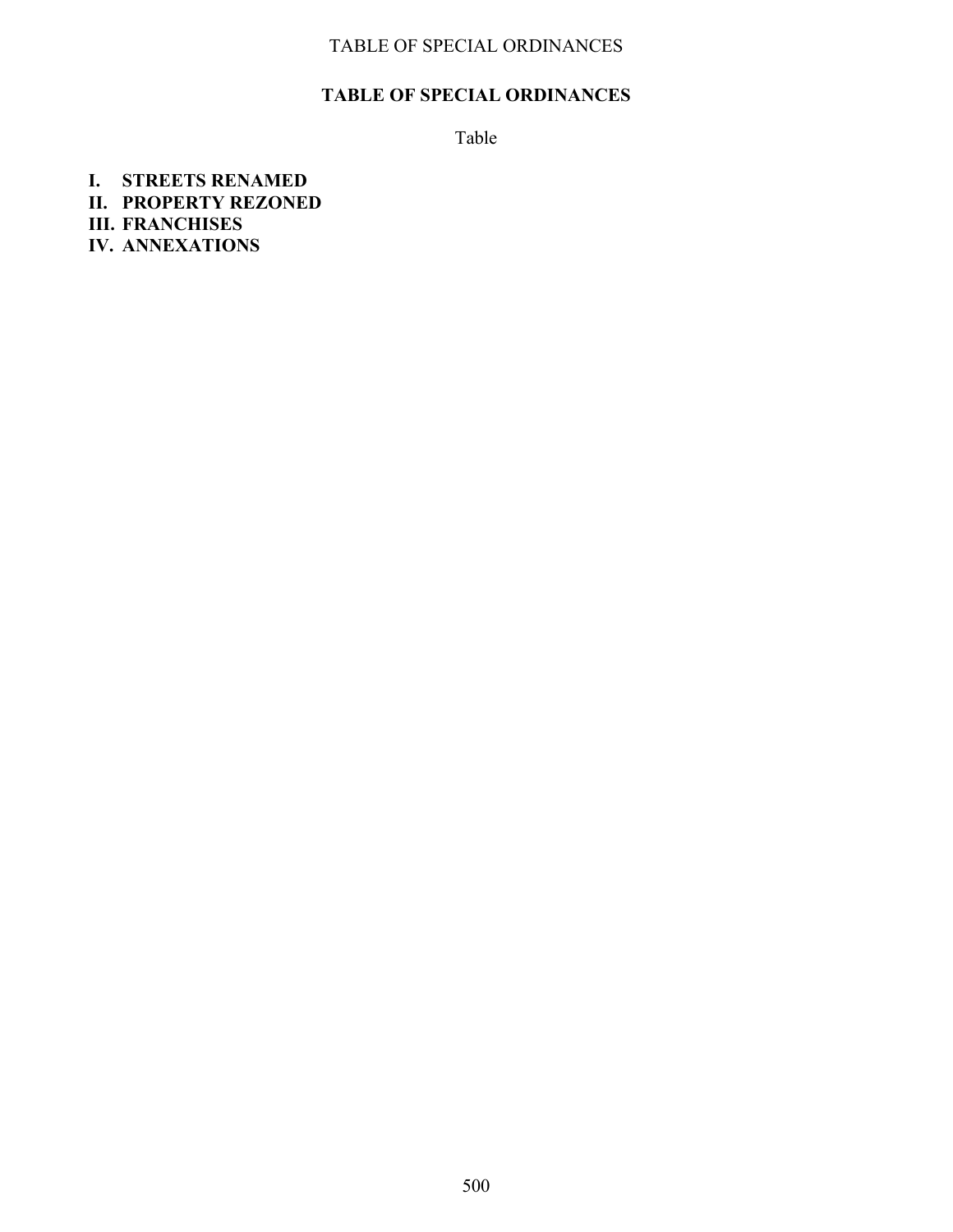### **TABLE I: STREETS RENAMED**

| <b>Ord.</b> No. | <b>Date Passed</b> | <b>Description</b>                                                                           |
|-----------------|--------------------|----------------------------------------------------------------------------------------------|
|                 | 3-16-1994          | Dixie Street in Enfield, North<br>Carolina be renamed Dr. Martin<br>Luther King, Jr. Avenue. |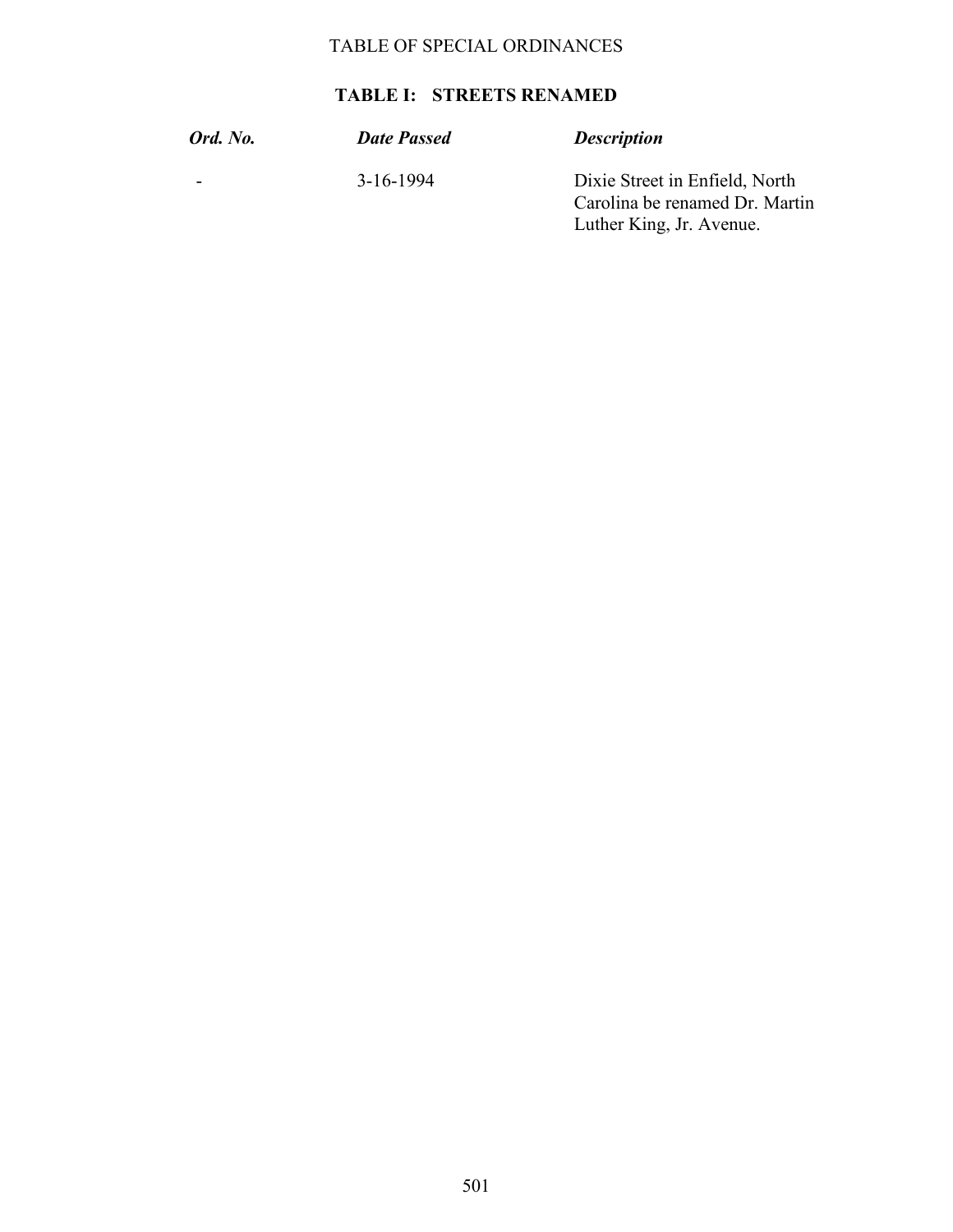### **TABLE II: PROPERTY REZONED**

| Ord. No. | <b>Date Passed</b> | <b>Description</b>                                                                                            |
|----------|--------------------|---------------------------------------------------------------------------------------------------------------|
| $2015 -$ | $7 - -2015$        | Rezones 0400834 from R-7.5 to R-10                                                                            |
| 2016-05  | 11-21-2016         | Establishes overlay district for solar<br>farms in RA (residential agricultural) and<br>LI (light industrial) |
| 2019-    | 5-20-2019          | Extension of Town's ETJ                                                                                       |
| 2019-    | $11 - 2019$        | Rezones $0400463$ from CH to R-10                                                                             |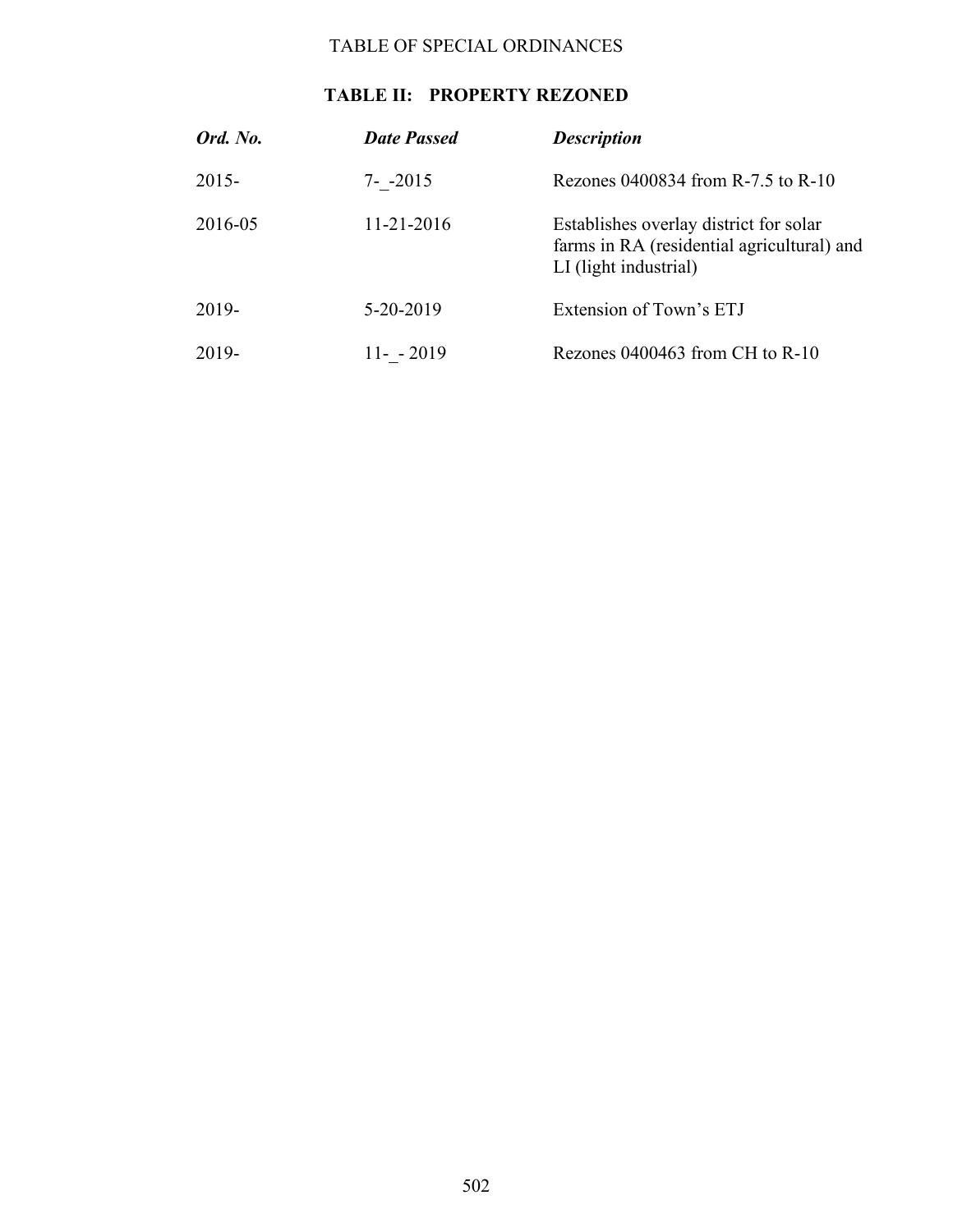#### **TABLE III: FRANCHISES**

| Ord. No. | <b>Date Passed</b> | <b>Description</b>                                                                                  |
|----------|--------------------|-----------------------------------------------------------------------------------------------------|
| 2006-2   | $3 - 27 - 2006$    | Granting franchise transfer to Cebridge<br>Acquisition, LP to operate a cable<br>television system. |